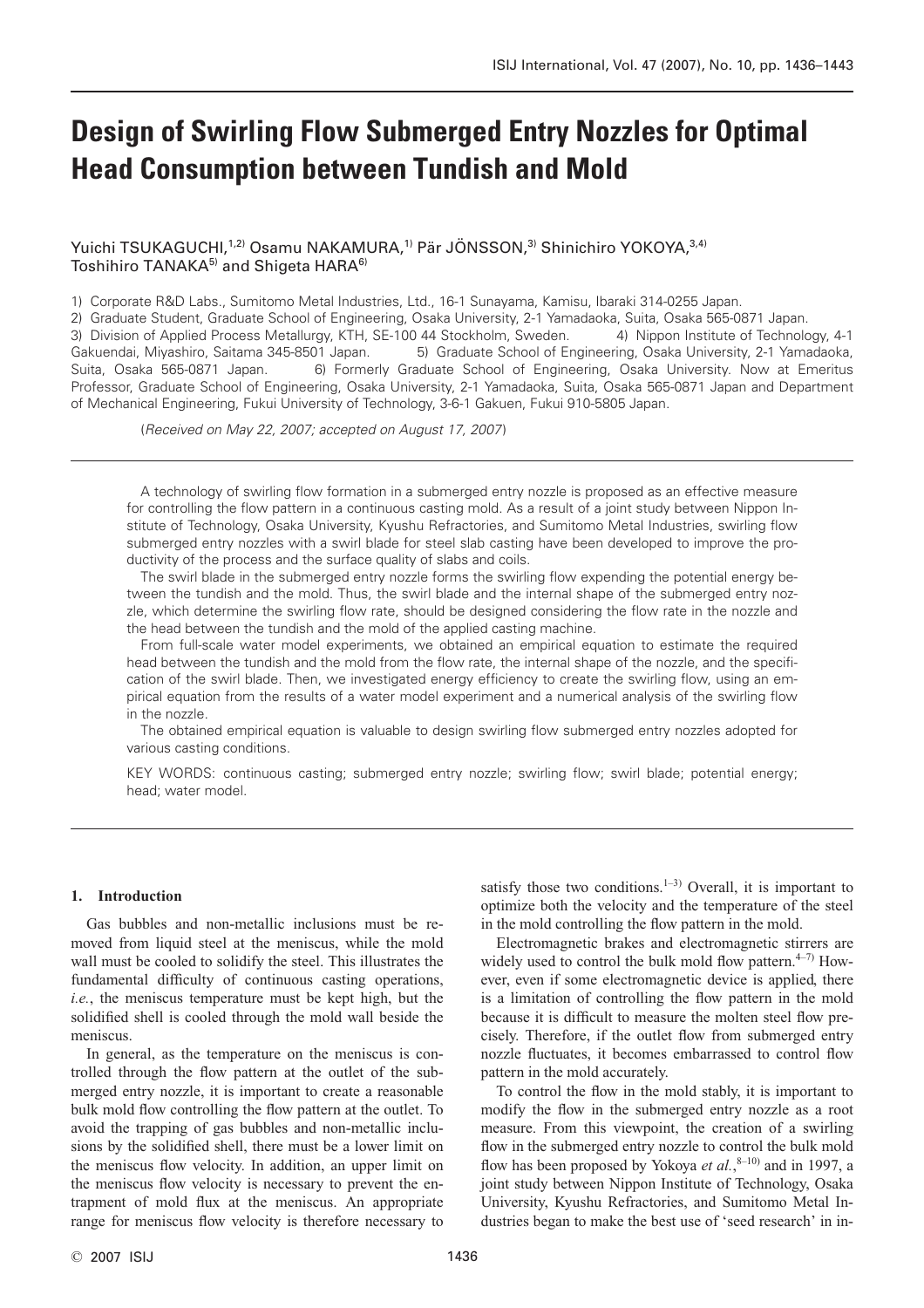dustrial steel casting.<sup>11,12)</sup> The potential energy from a tundish head is used to create a swirling flow when the steel flows past a twist-tape blade inserted into the submerged entry nozzle. In consequence of the development, the submerged entry nozzle with a swirl blade (here referred to as the swirling flow nozzle) helps creating a stable bulk mold flow, which has resulted in improvement of the quality of the product and the productivity of the process without any electromagnetic devices.<sup>13)</sup>

As mentioned above, it is necessary to use the potential energy between the tundish and the mold in an optimal manner to achieve a stable mold flow through the swirling flow nozzle. Thus, when designing the swirl blade and the inner shape of the submerged entry nozzle, it is necessary to consider the required head between the tundish and the mold in the applied conditions of the submerged entry nozzle to achieve the optimal swirling flow rate with the suitable head consumption.

The present study focuses on obtaining an empirical relationship to determine the head between the tundish and the mold, based on pressure measurements in the submerged entry nozzle using full-scale water model experiments. Besides, the energy efficiency to create the swirling flow was investigated using the empirical equation from the results of a water model experiment and a numerical analysis of the swirling flow in the nozzle.

## **2. Experimental Method**

**Figure 1** shows a schematic diagram of the full-scale water model equipment used to measure the pressure loss in the submerged entry nozzle. The method of pressure measurement is schematically shown in **Fig. 2**.

The measured pressure loss includes all pressure losses between the measuring points, including loss due to the creation of swirling flow in the nozzle, outlet loss at the outlet



**Fig. 1.** Schematic geometry of water model set-up.



**Fig. 2.** Experimental set-up to measure head. **Fig. 3.** Dimensions of swirl blade.

port of the nozzle, and so on.

When Bernoulli's equation was applied to the conditions in Fig. 2, the following equation for the head between the tundish and the mold was obtained:

.....................(1) *H P P g V <sup>g</sup> <sup>Z</sup>* - s m w s 2 ρ ⋅ 2 ∆

where  $P_m$  is the pressure at the measuring point,  $\rho_w$  is the density of the water,  $g$  is the gravitational acceleration,  $V<sub>s</sub>$  is the mean velocity at the point *S*, and  $\Delta Z$  is the axial distance between the positions used for pressure measurements. The velocity at the measurement point *M* is assumed to be zero and  $V<sub>s</sub>$  is the mean velocity obtained from the nozzle inner diameter and the flow rate,  $Q$ .  $P_s$  is the pressure at the position marked in Fig. 2 and can be expressed as:

$$
P_{\rm s} = P_{\rm m} + (\rho_{\rm Hg} - \rho_{\rm w}) g h_{\rm Hg} - \rho_{\rm w} g \Delta z \dots \dots \dots \dots \dots (2)
$$

where  $\rho_{\text{Hg}}$  is the density of mercury and  $h_{\text{Hg}}$  is the difference of height of the mercury in the manometer.

Seven types of nozzle configuration were tested in water model experiments, as illustrated in **Table 1**. In six cases of the configurations, swirl blades of different lengths and diameters were tested. In addition, a conventional nozzle was included in the test as a reference for the currently used conditions. A schematic diagram of a swirl blade is shown in **Fig. 3**, to illustrate the length in the axial direction, *L*, the diameter,  $D_1$ , and the twist angle,  $\theta$ . As shown in Table 1, the six different types of nozzles were prepared by modifying the contraction diameter,  $D_2$ , downstream from the swirl blade, the twist ratio of the swirl blade,  $R<sub>T</sub>$ , and the twist angle,  $\theta$ . In addition, the thickness of the swirl blades varied as follows for the swirling flow nozzle configurations:

Table 1. Specifications of submerged entry nozzles.

|                  | $\mathbf{D}_1$ | D <sub>2</sub> | L   | $\theta$    | $R_T$ | Outlet port<br>$(W \times H)$ |                   |
|------------------|----------------|----------------|-----|-------------|-------|-------------------------------|-------------------|
| Swirl-1<br>(SW1) | 85             | 50             | 85  | $180^\circ$ | 1.0   | 55×60                         | $D_f$             |
| Swirl-2<br>(SW2) | 85             | 82             | 85  | $180^\circ$ | 1.0   | 55×60                         |                   |
| Swirl-3<br>(SW3) | 85             | 82             | 128 | $180^\circ$ | 1.5   | 55×60                         |                   |
| Swirl-4<br>(SW4) | 85             | 82             | 85  | $120^\circ$ | 1.5   | 55×60                         | $D_{2}^{\dagger}$ |
| Swirl-5<br>(SW5) | 100            | 82             | 150 | $180^\circ$ | 1.5   | 55×90                         | 860               |
| Swirl-6<br>(SW6) | 100            | 82             | 100 | $120^\circ$ | 1.5   | 55×90                         |                   |
| Conventional     | 85             | 82             |     |             |       | 55×60                         |                   |

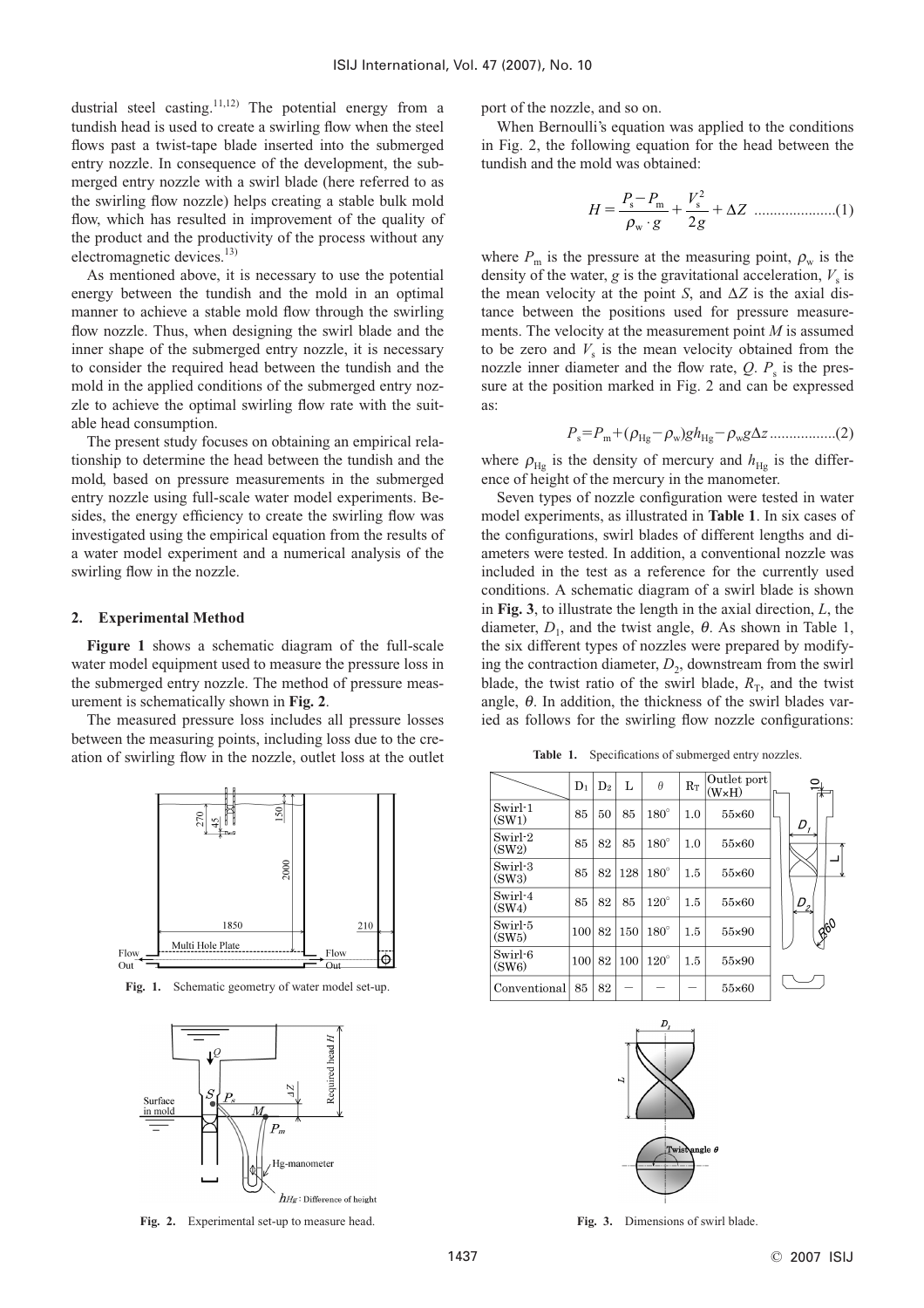20 mm for SW1 to SW4, 14 mm for SW5, and 12.5 mm for SW6. The conventional nozzle without a swirl blade had the same dimensions of main body as nozzle type SW2.

The twist ratio is defined as the length of the swirl blade in the axial direction twisted by 180° divided by the diameter  $D_1$  of the swirl blade as shown in the following equation:

.................................(3) *R L <sup>D</sup>* <sup>T</sup> <sup>π</sup> θ ⋅ ⋅ <sup>1</sup>

The total lengths of the nozzles varied between 645 and 730 mm. The length of upper section of the nozzles from the top of the nozzle to the upstream end of the swirl blade varied between 195 and 340 mm. The length of lower section of the nozzles from the downstream end of the nozzle to the downstream end of the outlet varied between 25 and 45 mm. During the trials, an immersion depth of 270 mm from the meniscus to the downstream end of the nozzle was used. The flow rates of water were varied between  $0.91 \times 10^{-2}$  and  $1.30 \times 10^{-2}$  m<sup>3</sup>/s, which corresponds to flow rates of 4.2 to 6.1 t/min for molten steel. It should be noted that restrictions such as a sliding gate were not taken into account at the entrance of the nozzle.

The measurement point  $P<sub>S</sub>$  was set at a diameter of 107 mm in the axial position 110 mm upstream from the upstream end of the nozzle set plate (refer to **Fig. 4**).



**Fig. 4.** Schematic geometry of water supply.

# **3. Results**

The aim of the study was to determine the head between the tundish and the mold to optimize swirling flows in submerged entry nozzles equipped with swirl blades. Initially, full-scale water model experiments were done to measure the head. Thereafter, the experimental results were used to obtain an empirical relationship to determine the head.

# **3.1. Physical Modeling**

Full-scale water model experiments were conducted using the experimental procedure described above and the nozzle configurations given in Table 1. The head was measured as illustrated in Fig. 2. The results of measurements of the head are summarized in **Table 2**. The head increased with flow rate in all experiments. The highest head was obtained with the nozzle type of SW1.

**Table 2.** Heads measured in water model.

| Nozzle type     | Water flow rate $Q(x10^2 \text{ m}^3/\text{s})$ |                   |                      |                   |  |  |  |  |  |
|-----------------|-------------------------------------------------|-------------------|----------------------|-------------------|--|--|--|--|--|
|                 | 0.91                                            | 1.04              | 1.17                 | 1.30              |  |  |  |  |  |
| SW <sub>1</sub> | $2.27 \text{ m}$                                | 2.98 <sub>m</sub> | 3.78 <sub>m</sub>    | 4.74 m            |  |  |  |  |  |
| SW2             | $1.31 \text{ m}$                                | 1.64 <sub>m</sub> | $2.05 \text{ m}$     | $2.51 \text{ m}$  |  |  |  |  |  |
| SW <sub>3</sub> | 0.80 <sub>m</sub>                               | 0.99 <sub>m</sub> | $1.22 \text{ m}$     | $1.53 \text{ m}$  |  |  |  |  |  |
| SW <sub>4</sub> | 0.76 <sub>m</sub>                               | 0.99 <sub>m</sub> | $1.22 \; \mathrm{m}$ | $1.58 \text{ m}$  |  |  |  |  |  |
| SW <sub>5</sub> |                                                 | 0.30 <sub>m</sub> |                      | $0.54$ m          |  |  |  |  |  |
| SW <sub>6</sub> |                                                 | 0.36 <sub>m</sub> |                      |                   |  |  |  |  |  |
| Conventional    | $0.43 \text{ m}$                                | $0.57$ m          | $0.72 \text{ m}$     | 0.88 <sub>m</sub> |  |  |  |  |  |

## **3.2. Derivation of Empirical Equation**

When using a swirl blade in a submerged entry nozzle, it would be useful to have access to an empirical relationship instead of needing to perform full-scale physical modeling trials each time the nozzle configuration is changed. Such an equation is derived by using the multiple regression method. The derivation is based on the inner shape of the nozzle and the flow rate through the nozzle as input parameters, since this is convenient from a practical viewpoint.

# 3.2.1. Selection of Governing Parameters

The heads shown in Table 2 represent total losses  $(H<sub>S</sub>+H<sub>P</sub>+H<sub>C</sub>)$  between the pressure measurement points.

The factors that have an influence on the total loss are thought to be the following: (1)  $H<sub>S</sub>$ : loss due to the creation of the swirling flow; and (2)  $H_p$ : loss due to changes in flow direction and discharge of flow at the outlet port of the nozzle. It should be noted that the friction loss in the nozzle was inferred to be less than 0.05 m of the measured head, so the influence of friction on the total loss was neglected.

## 3.2.2. Loss Due to Creation of Swirling Flow

The head loss due to the creation of swirling flow,  $H<sub>S</sub>$ , is divided into two types: creation of rotational movement and friction loss. In the derivation of the empirical relationship, the swirling flow is assumed to be a forced vortex for the tangential velocity, which is assumed to be proportional to the radius. In addition, all pressure losses related to the creation of a swirling flow are assumed to be proportional to square of the angular velocity of forced vortex. If the angular velocity of the swirling flow can be described using the inner shape of the submerged entry nozzle and the flow rate, square of the described angular velocity with a coefficient can be incorporated into the empirical equation as the  $H<sub>S</sub>$  term.

The geometric relationship of the velocity along the circumferential part of the swirl blade shown in Fig. 3 is as shown in **Fig. 5**. It is assumed that the ratio of the peripheral tangential velocity to the downward velocity equals the ratio of the peripheral length of the blade, twisted by 180°, to the blade length in the axial direction, twisted by 180°, as shown in Fig. 5. The circumferential velocity is represented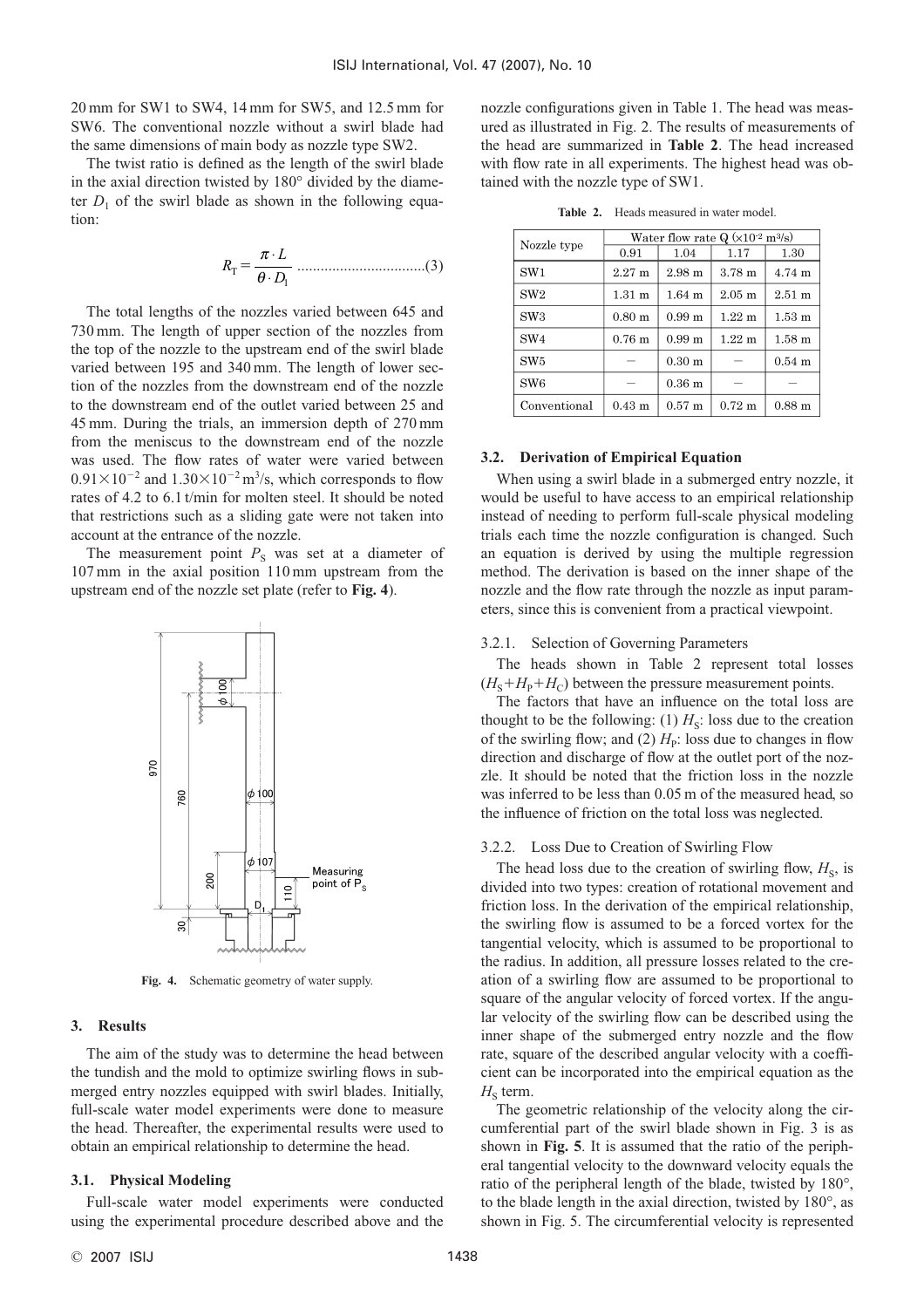

**Fig. 5.** Geometric relationship of velocity formed along circumferential part of swirling blade.



Fig. 6. Dimensions of swirling flow nozzle.

in the following equation using the relationship shown in Fig. 5 and the efficiency coefficient,  $\alpha$ :

..............................(4) *W V D L* 1 1 1 <sup>2</sup> <sup>α</sup> <sup>⋅</sup><sup>θ</sup>

where  $W_1$  and  $V_1$  are the tangential and vertical velocities respectively, at the position where the swirl blade is mounted in the nozzle (**Fig. 6**). In the case of ideal swirling flow formation (*i.e.* the ratio of  $W_1$  to  $V_1$  perfectly follows the peripheral inclination of the swirl blade),  $\alpha$  becomes 1.0. In other words, in the case of swirling flow formation,  $\alpha$  is within the range of  $0<\alpha<1.0$ .

The law of conservation of angular momentum may be expressed as:

*W*<sup>1</sup> ·*D*1*W*<sup>2</sup> ·*D*<sup>2</sup> ..............................(5)

where  $W_2$  is the tangential velocity and  $D_2$  is the inner diameter near the nozzle outlet (Fig. 6). If we thereafter assume that we have an incompressible fluid, the flow rate, *Q*, can be expressed by the following equation:

*QV*<sup>1</sup> ·*S*<sup>1</sup> ...................................(6)

where  $S_1$  is the cross-section at the position where the swirl blade is mounted in Fig. 6. If Eqs. (3) to (6) are combined, the tangential velocity,  $W_2$ , can be expressed as:

..........................(7) *<sup>W</sup> D Q RSD* <sup>2</sup> 1 1 2 <sup>2</sup> <sup>α</sup> <sup>π</sup> ⋅ ⋅ ⋅ ⋅ <sup>T</sup>

The loss of head due to the creation of swirling flow can be determined as follows, if it is assumed that  $\alpha$  is constant and does not depend on the inner shape of the nozzle:

$$
H_s \propto W_2^2 \propto \left(\frac{W_2}{\alpha}\right)^2 = \left(\frac{\pi \cdot D_1 \cdot Q}{2R_\text{T} \cdot S_1 \cdot D_2}\right)^2 \dots \dots \dots \dots (8)
$$

It should be noted that the proportionality constant in Eq. (8) was obtained by regression when deriving the empirical equation.

# 3.2.3. Losses Due to Abrupt Change of Flow Direction and Discharge at Nozzle Outlet

The loss of head corresponding to discharge loss,  $H_p$ , can be calculated as follows<sup>14)</sup>:

$$
H_{\rm p} = \zeta_{\rm p} \frac{U_{\rm port}^2}{2g} \propto U_{\rm port}^2 = \left(\frac{Q}{S_{\rm port}}\right)^2 \dots \dots \dots \dots \dots (9)
$$

where  $U_{\text{port}}$ ,  $S_{\text{port}}$ , and  $\zeta_{\text{p}}$  are the mean velocity at the nozzle outlet, the total cross-section of the outlet, and a coefficient of loss at the outlet of the nozzle, respectively.

The mold is large compared with the cross-section of the outlet of the nozzle. In general, for this case, the coefficient of discharge loss,  $\zeta_{\rm P}$ , is considered to be 1.<sup>14)</sup> However, the coefficient of discharge loss is thought to become greater than 1 because of uneven flow at the outlet of the nozzle and abrupt changes in flow direction.

To obtain the empirical equation, assuming that all of these losses are proportional to the second power of the mean outlet velocity, the coefficient multiplied by the right side of Eq. (9) was recursively derived.

#### 3.2.4. Contraction Loss at Nozzle Entrance

At the inlet of submerged entry nozzle types SW1, SW2, SW3, SW4, and conventional (Table 2), an abrupt contraction in flow occurs due to the change in the inner nozzle diameter from 107 to 85 mm, as shown in Fig. 5. This leads to a head loss due to contraction,  $H_c$ . This abrupt contraction loss is generally expressed as follows, $14$ ) if the loss coefficient,  $\zeta_c$ , is assumed to be 0.15 in the case that the inner diameter contraction ratio is  $0.8^{14}$  ( $\because$  85/107=0.8):

$$
H_{\rm c} = \zeta_{\rm c} \frac{V_0^2}{2g} = \zeta_{\rm c} \frac{8}{g} \left( \frac{Q}{\pi \cdot D_1^2} \right)^2 \dots \dots \dots \dots (10)
$$

where  $V_0$  is the mean vertical velocity in the nozzle just before the swirl blade. Note that for nozzle configurations SW5 and SW6 (Table 1),  $\zeta_c = 0$ .

The head loss  $H_c$  due to abrupt contraction in Eq. (10) was applied to nozzle types SW1 to SW4 and conventional as shown in Table 1 as an empirical equation.

#### 3.2.5. Summary Head Calculation

The total head loss,  $H_{\text{cal}}$  can be determined if Eqs. (8) to (10) are summarized as follows:

$$
H_{\text{cal}} = H_s + H_p + H_c
$$
  
=  $a \left( \frac{\pi \cdot D_1 \cdot Q}{2R_{\text{T}} \cdot S_1 \cdot D_2} \right)^2 + b \cdot \left( \frac{Q}{S_{\text{port}}} \right)^2 + \zeta_c \frac{8}{g} \left( \frac{Q}{\pi \cdot D_1^2} \right)^2$   
.................(11)

The *a* and *b* coefficients can be determined by regression analysis, so that Eq. (11) can be modified as follows:

$$
H_{\text{cal}} = Q^2 \left\{ 5.08 \times 10^{-2} \left( \frac{\pi \cdot D_1}{2R_\text{T} \cdot S_1 \cdot D_2} \right)^2 + 2.19 \times 10^{-1} (S_{\text{port}})^{-2} + \zeta_c \frac{8}{g} (\pi \cdot D_1^2)^{-2} \right\} \dots (12)
$$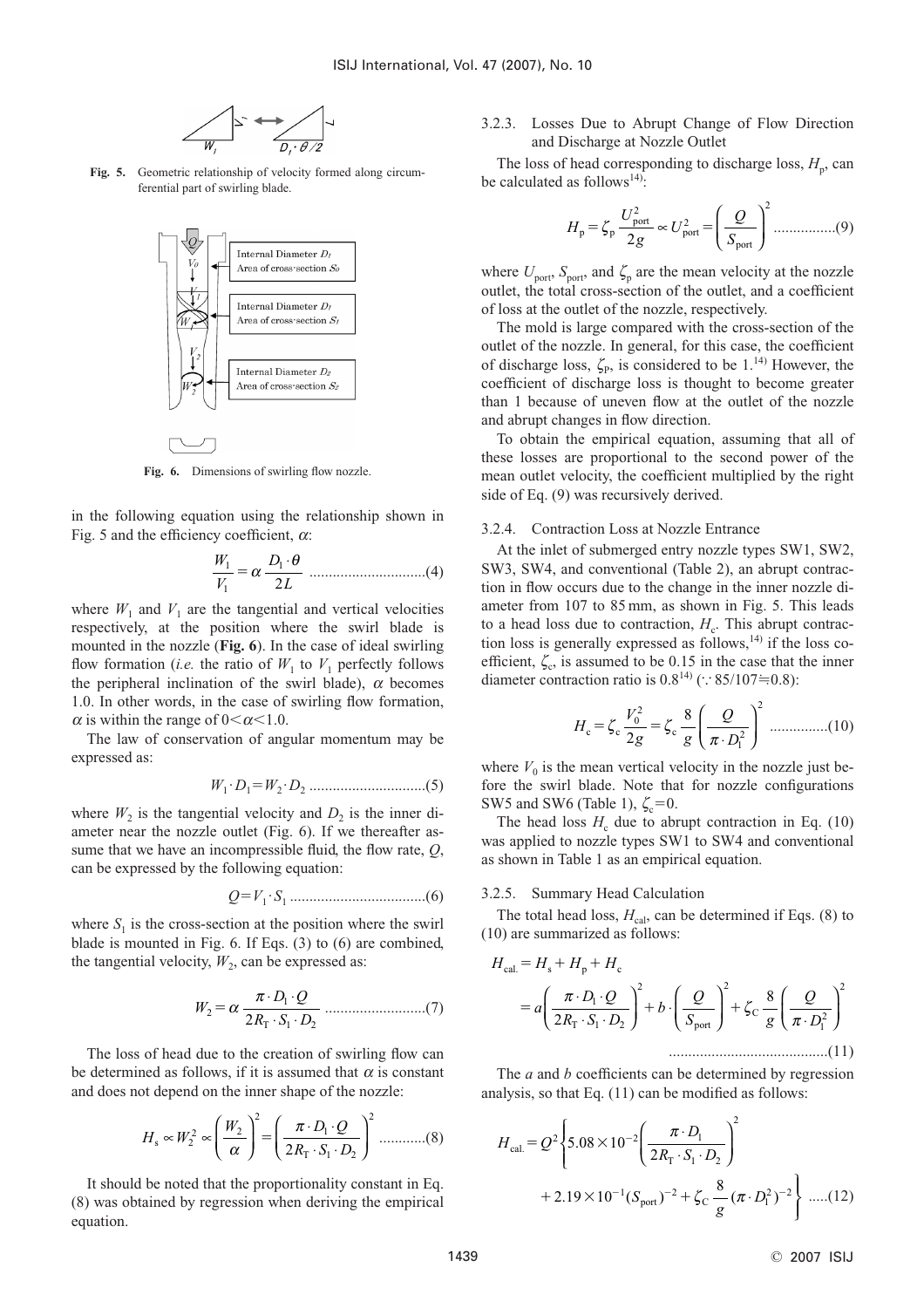## **4. Discussion**

To compare the head calculated using the empirical relationship given in Eq. (12) with experimental data, the measured head data from Table 2 were plotted *versus* the predicted values, as shown in **Fig. 7**. The agreement between the predictions and the measurements was very good, as shown by the  $R^2$  value of 0.994. It should be noted that the agreement was good independent of the different nozzle configurations (Table 2). Thus, it can be concluded that it is possible to derive an empirical relationship that can successfully predict the head between the tundish and the nozzle.



**Fig. 7.** Comparison of calculated and measured heads.

# **4.1. Contribution of Each Term in the Empirical Equation**

It is of interest to discuss the contribution of each term in Eq. (12). Comparisons were made for a flow rate of  $1.04\times10^{-2}$  m<sup>3</sup>/s. The calculated heads for each nozzle configuration and each term in Eq. (12) are shown in **Fig. 8**. For the case with a smaller twist ratio of the swirl blade and a smaller contraction diameter downstream from the swirl blade, such as SW1, the most important contribution was found to be made by the first term in Eq. (12). The calcu-



**Fig. 8.** Influence of each term in Eq. (12) on the prediction of the head.

lated head for nozzle type SW1 is 3 m, which seems unrealistic for this flow rate because this is bigger than the actual head of general continuous casting machines. However, if the swirling flow nozzle is to be used under a low flow rate condition, such as in billet continuous casting, it is better to use a specification such as SW1, because the head between the tundish and the mold is utilized effectively.

Figure 8 also shows that the magnitude of the first term decreases to that of the second term for nozzle configurations SW3 to SW6, and the head becomes a reasonable size. In the case of nozzles with comparatively enlarged inner diameters, such as SW5 and SW6, the head is decreased to the same magnitude as that of the conventional nozzle. Thus, nozzle types SW5 and SW6 can be easily applied in the condition of flow rate around  $1.04 \times 10^{-2}$  m<sup>3</sup>/s without a problem of deficient head between the tundish and the mold.

Figure 8 shows that the effect of contraction of the inner nozzle diameter from 107 to 85 mm is very small compared with that of other factors such as the first and second terms of Eq. (12). Thus, Eq. (12) may be rewritten as follows:

......................(13) *S* - port 1 2 2 19 10 . () *H Q D RSD* cal. T 2 2 <sup>1</sup> 1 2 2 5 08 10 <sup>2</sup> . <sup>π</sup> <sup>⋅</sup> ⋅ ⋅ 

## **4.2. Loss at Outlet**

The second term in Eq. (12) represents all losses around the outlet of the submerged entry nozzle, including loss due to abrupt changes in flow direction, discharge, and so on, where the coefficient *b* is derived on the assumption that the consumed head is proportional to the second power of the mean outlet velocity. The coefficient of loss derived from comparison between the second terms of Eqs. (12) and (9) was  $\zeta_p = 4.3$  ( $\therefore H_p = \zeta_p \cdot U_{\text{port}}^2 / 2g = 2.19 \times 10^{-1} U_{\text{port}}^2$ ). Issues such uneven outlet velocity, formation of flow pattern in the mold, abrupt changes of flow direction near the bottom of the nozzle, and the negligence of friction loss in the nozzle result in a large coefficient of loss of  $\zeta_p = 4.3$  derived by the superimposed regression method.

Despite such a large coefficient, the empirical equation reproduces the experimental results well because most of the superimposed losses are thought to be losses around the outlet of the nozzle; that is, the losses are proportional to the second power of the mean outlet velocity.

# **4.3. Energy Efficiency of Creating Swirling Flow**

## 4.3.1. Numerical Analysis of Flow in Nozzle

Deriving the coefficient  $\alpha$  in Eq. (7) enables estimation of the energy efficiency of creating a swirling flow compared with the rotational kinetic energy in the first term in Eq. (12). First, the flow pattern in the water model was calculated by three-dimensional numerical analysis. Fluent  $6.0^{15}$  was used for the calculations. The Reynolds stress model was used to calculate the turbulent flow due to the swirling flow. The discrete QUICK scheme was also used in the calculations. The boundary conditions were set as fol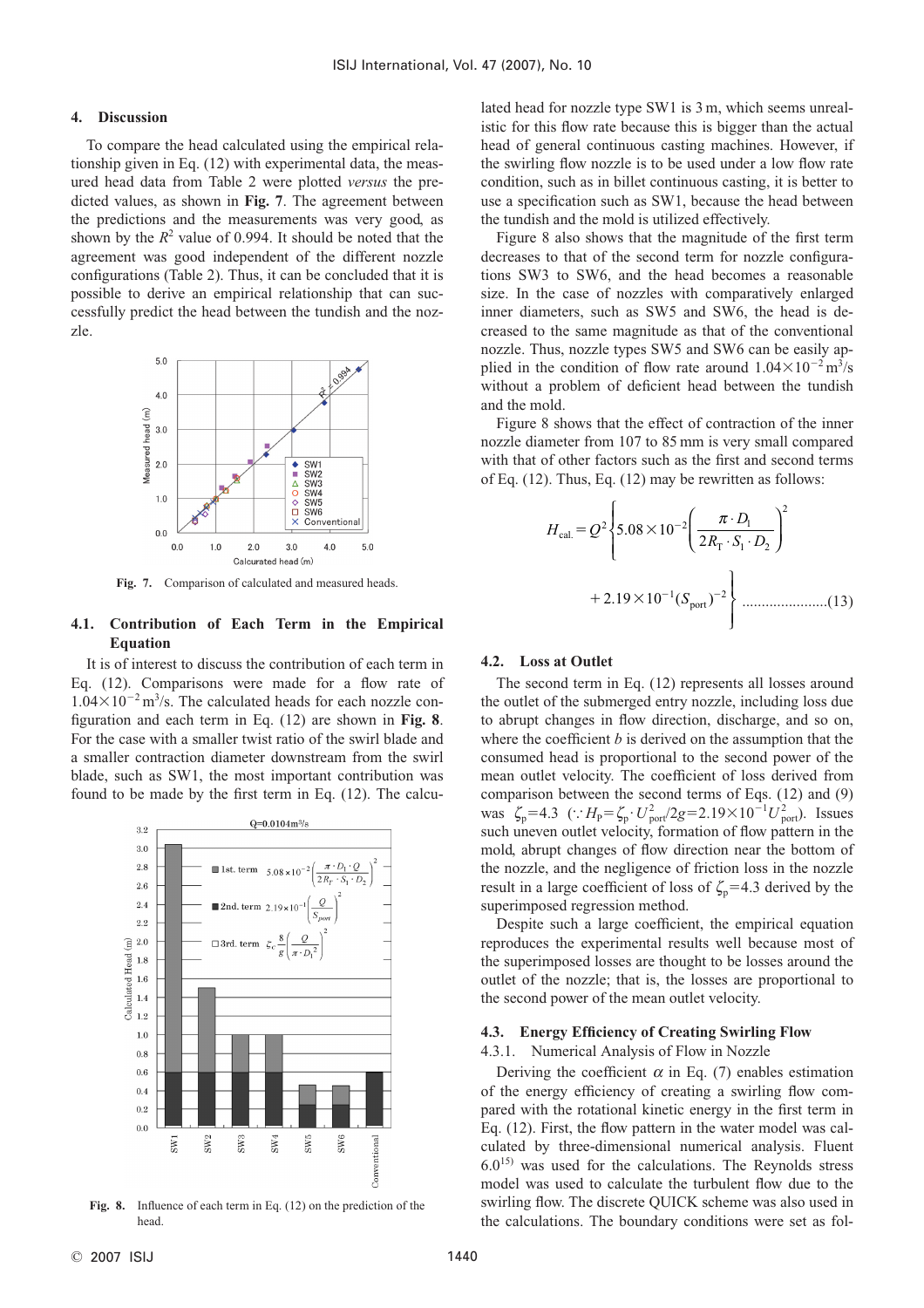lows: a uniform velocity at the entrance of the submerged entry nozzle, a constant pressure at the outlet of the mold, a slip flow on the meniscus, and a wall function near the wall to account for velocities at the wall.

Calculations were performed for nozzle type SW6 using an entrance flow rate of  $Q=1.04\times10^{-2}$  m<sup>3</sup>/s. The calculated contours of the flow velocity at various cross-sections in the nozzle are shown in **Fig. 9**. It is observed that a double helical flow is created from the two flow paths that are formed as the fluid passes the swirl blade. This results in the formation of mainstream regions of double helical flow in the region below the swirl blade. In Fig. 9, the arrowed points are the center of each mainstream region where maximal flow velocity is observed. Minimal flow velocity is observed in the center of each weak-flow region, approximately 90° in the tangential flow direction from each center of the mainstream regions.



**Fig. 9.** Contours of flow velocity magnitude in swirling flow nozzle (SW6).



**Fig. 10.** Swirl angle of flow in submerged entry nozzle as a function of distance from the bottom of the swirl blade.

Scanning the maximal and minimal velocity positions on various circular sections of diameter 50 mm downstream from the exit of the swirl blade revealed relationships between the distance from the bottom of the swirl blade and the swirling angle of flow, as shown in **Fig. 10**. Line (b) and (d) show the rotational angle of each mainstream region along with the nozzle length. In the same manner, line (a) and (c) show the rotational angle of each weak-flow region.

From the mean gradient of 0.923°/mm (average gradient of each regression line; (a) 0.85 (b) 1.02, (c) 0.85, (d) 0.97), it was observed that the flow in the nozzle turned with a swirling angle of 923°/m, namely  $\beta$ =5.13 $\pi$  rad per meter downward distance, downstream from the lower end of the swirl blade. The flowing-downward velocity is expressed by  $V_2 = 4Q/(\pi D_2^2)$ , where *Q* is the flow rate and the *D*<sub>2</sub> is inner diameter.

The peripheral tangential velocity in the case of a forced vortex being  $W_{2\text{act.}} = (D_2/2) \cdot \beta V_2$  ( $W_{2\text{act.}}/V_2 = (D_2/2) \cdot \beta$ ; the same relationship as Fig. 5, here  $\beta$  corresponds to  $\theta/L$ ) yields:

............................(14) *<sup>W</sup> <sup>Q</sup> <sup>D</sup>* 2act. <sup>2</sup> 2 β π ⋅ ⋅

When  $W_2$  in Eq. (7) and  $W_{2\text{act.}}$  in Eq. (14) are assumed to be equal, the coefficient  $\alpha=4R_T \cdot S_1 \cdot \beta/(\pi^2 \cdot D_1)$  is obtained. If the shape of nozzle type SW6  $(R_T = 1.5, S_1 = 0.006607 \text{ m}^2)$ ,  $D_1=0.100 \text{ m}$ , and  $\beta=5.13\pi \text{ rad/m}$  are inserted into Eq. (14), the coefficient  $\alpha$  can be calculated to be 0.65.

#### 4.3.2. Water Model Experiment

The flow pattern was investigated using a transparent acrylic resin nozzle as shown in **Fig. 11**. Measurements were made at the cross-section 160 mm below the downstream end of the swirl blade, and at radial positions of  $r=0$ to  $r=35$  mm for angle positions from  $\gamma=0^{\circ}$  to  $\gamma=-315^{\circ}$ . The tangential angle  $\gamma$  in the swirling direction was defined as positive. The swirl blade had a thickness of 10 mm and a twist angle of 180°. Velocity measurements in the downward and tangential components were made at the same time using a laser Doppler velocimeter, with a flow rate of  $Q=1.037\times10^{-2}$  m<sup>3</sup>/s (622 L/min). The combined velocity of downward and tangential flow at a concentric circle of half of the diameter of the nozzle *versus* the angle  $\gamma$  are shown in **Fig. 12**. Values of angle  $\gamma$  corresponding to the maximal flow velocity on the two regression curves shown in Fig. 12 were  $-89^{\circ}$ , and  $-261^{\circ}$  respectively.



**Fig. 11.** Schematic view of position of measurement of swirl in submerged entry nozzle.

Considering that the mainstream regions of double helical flow at the exit of the swirl blade (*i.e.* the regions of maximal flow velocity) were in the center parts of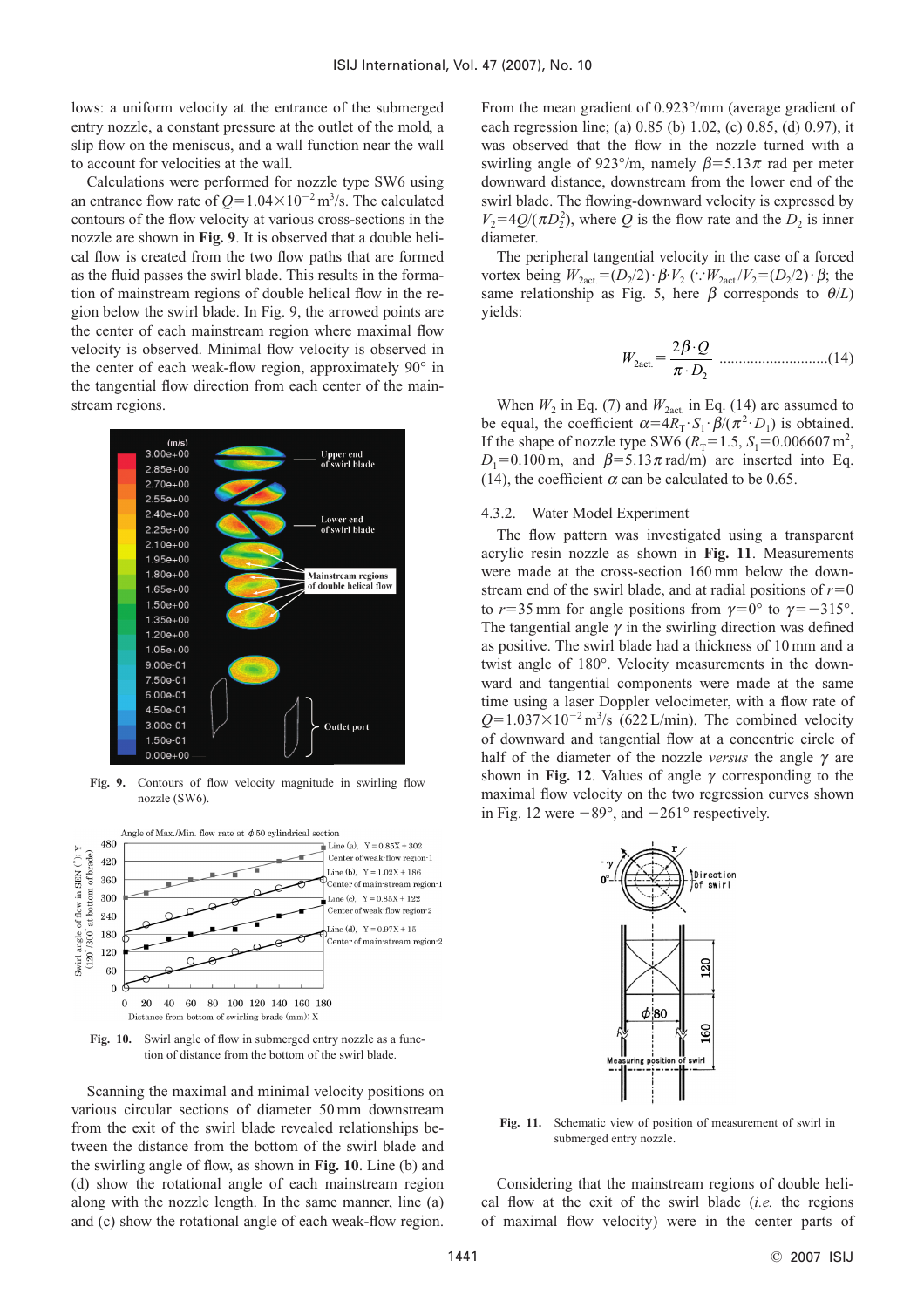![](_page_6_Figure_1.jpeg)

**Fig. 12.** Relationship between flow velocity in nozzle and tangential position  $\gamma$ .

the cross-section of the paths, in this case, at  $\gamma$ =  $-270^{\circ}$  ( $-90^{\circ} - 180^{\circ}$ ) and  $-450^{\circ}$  ( $-90^{\circ} - 180^{\circ} - 180^{\circ}$ ), the swirling flow turns by  $181^\circ$  ( $-270^\circ$  to  $-89^\circ$ ) and  $189^\circ$  $(-450°$  to  $-261°)$  during the distance of downstream from the exit of the swirl blade (refer to Fig. 11). The mean value of 185° was adopted as the turning angle of the double helical flow during 160 mm. That is, the turning angle per meter downward distance is  $6.42\pi$  rad. If a swirl blade of the shape shown in Fig. 11 is adopted, then Eqs. (7) and (14) are combined using a value of  $6.42\pi$  rad/m for  $\beta$ , a value of 0.65 for  $\alpha$  is obtained. This is the same value as was derived based on mathematical modeling.

## 4.3.3. Energy Efficiency

As the values for the coefficient  $\alpha$  derived by two different methods agreed well with each other, the rotational kinetic energy in the nozzle can be calculated accurately using  $\alpha$ .

In a forced vortex, the mean tangential velocity across the nozzle being regarded as  $(2/3)W$ <sub>2</sub> (: Integrated tangential velocity over the whole circular cross-section divided by area of circular cross-section is equal to  $(2/3)W_2$  in the case that the tangential velocity is proportional to radial position), the rotational kinetic energy,  $H_r$ , is given by the following equation:

.....................(15) *H W g W <sup>g</sup>* <sup>r</sup> 2 3 2 2 9 2 2 2 2 

where  $W_2$  is the peripheral tangential velocity in the nozzle.

The relationship between the rotational kinetic energy in the nozzle through the combination of Eqs. (7) and (15) using  $\alpha$ =0.65 and the first term of Eq. (12) (*i.e.* the head consumed by the creation of rotational kinetic energy) is shown in Fig. 13. *Hr* in Eq.  $(15)=0.188\times$  dissipated head of the first term in Eq. (12). Accordingly, the rotational ki-

![](_page_6_Figure_10.jpeg)

**Fig. 13.** Comparison of head of rotational energy and head consumed by creation of swirling flow.

netic energy is equal to 18.8% of the head consumed by the creation of swirling flow. The low energy efficiency of the creation of swirling flow suggests that a large pressure loss occurred through the swirl blade under the high velocity flow in the nozzle.

# **5. Conclusions**

Using six kinds of swirling submerged entry nozzle and one conventional submerged entry nozzle in full-scale water model experiments, the required heads between the tundish and the mold were measured.

An empirical equation that gave the necessary head between the tundish and the mold was derived from the shape of the submerged entry nozzle considering the swirl blade and the flow rate in the submerged entry nozzle.

According to the obtained empirical equation, the main heads consumed in the swirling flow submerged entry nozzle are thought to be as follows: (1) the head consumed by the creation of swirling flow and other losses through the swirl blade; and (2) the head consumed around the outlet of the submerged entry nozzle.

Based on the obtained empirical equation, the water model experiment and the numerical analysis, the energy efficiency of creating swirl was found to be approximately 20%.

The obtained empirical equation is useful in designing swirling flow nozzles for various casting conditions.

## **Acknowledgements**

Two authors (Yokoya and Jönsson) wish to thank the Kami Research Foundation for financial support to write this paper.

## **Nomenclature**

- *H*: Required head between tundish and mold (m)
- $H_s$ : Head consumed by creating swirling flow (m)  $H_s$ : Head consumed at outlet (m)
- $H_p$ : Head consumed at outlet (m)<br> $H_c$ : Head consumed by entrance c
- $H_c$ : Head consumed by entrance contraction (m)  $Q$ : Flow rate (m<sup>3</sup>/s)
- $Q:$  Flow rate  $(m^3/s)$
- *P* : Pressure (Pa)
- *U*: Velocity (m/s)
- $V$ : Vertical velocity (m/s)
- *W*: Tangential velocity (m/s)